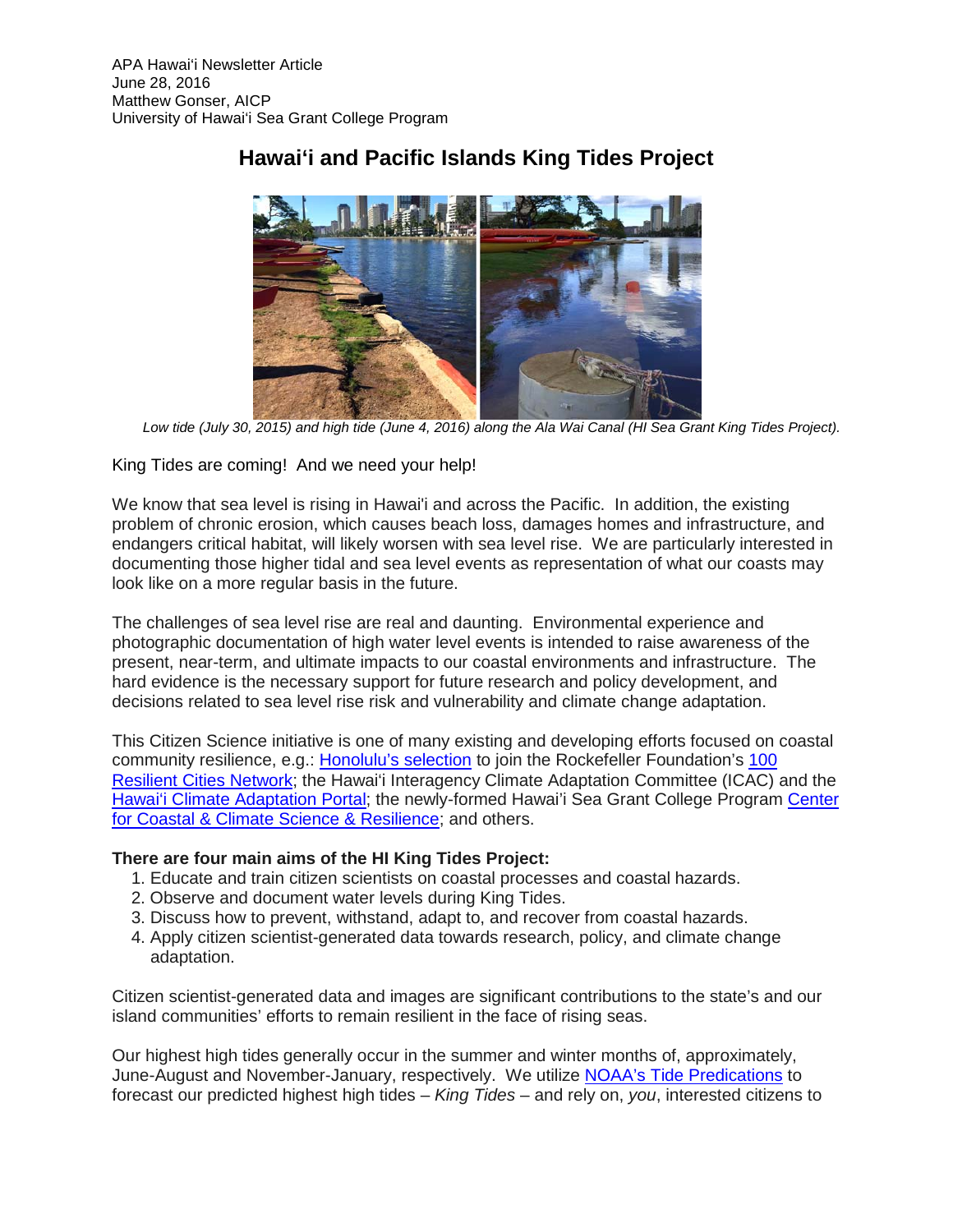APA Hawai'i Newsletter Article June 28, 2016 Matthew Gonser, AICP University of Hawai'i Sea Grant College Program

collect data and photographs during these events. All entered data is publicly accessible via the [HI King Tides dataset,](https://getliquid.io/data/d/iKqdTenhq6tgzQpa3/records) hosted by [Liquid.](https://getliquid.io/home)



*"Tides are the predictable rise and fall of the ocean's waters, mostly caused by the moon's gravitational pull. When the sun and moon align, their combined gravitational forces create spring tides."*

> *[-National Geographic Education Blog,](https://blog.education.nationalgeographic.com/2014/01/31/king-tides-rule-coasts/) January 31, 2014*

There are several factors that contribute to water levels; these can be astronomical, climatic, and meteorological, e.g., *Daily Tides*, *King Tides*, *El Nino*, and *[Storm Surge](http://oceanservice.noaa.gov/news/dec15/california-flooding.html)*.



Other sea surface anomalies or bulges can track across the ocean affecting water levels (e.g., recorded tides have been consistently 4 inches or greater than predicted tides for several months now.)



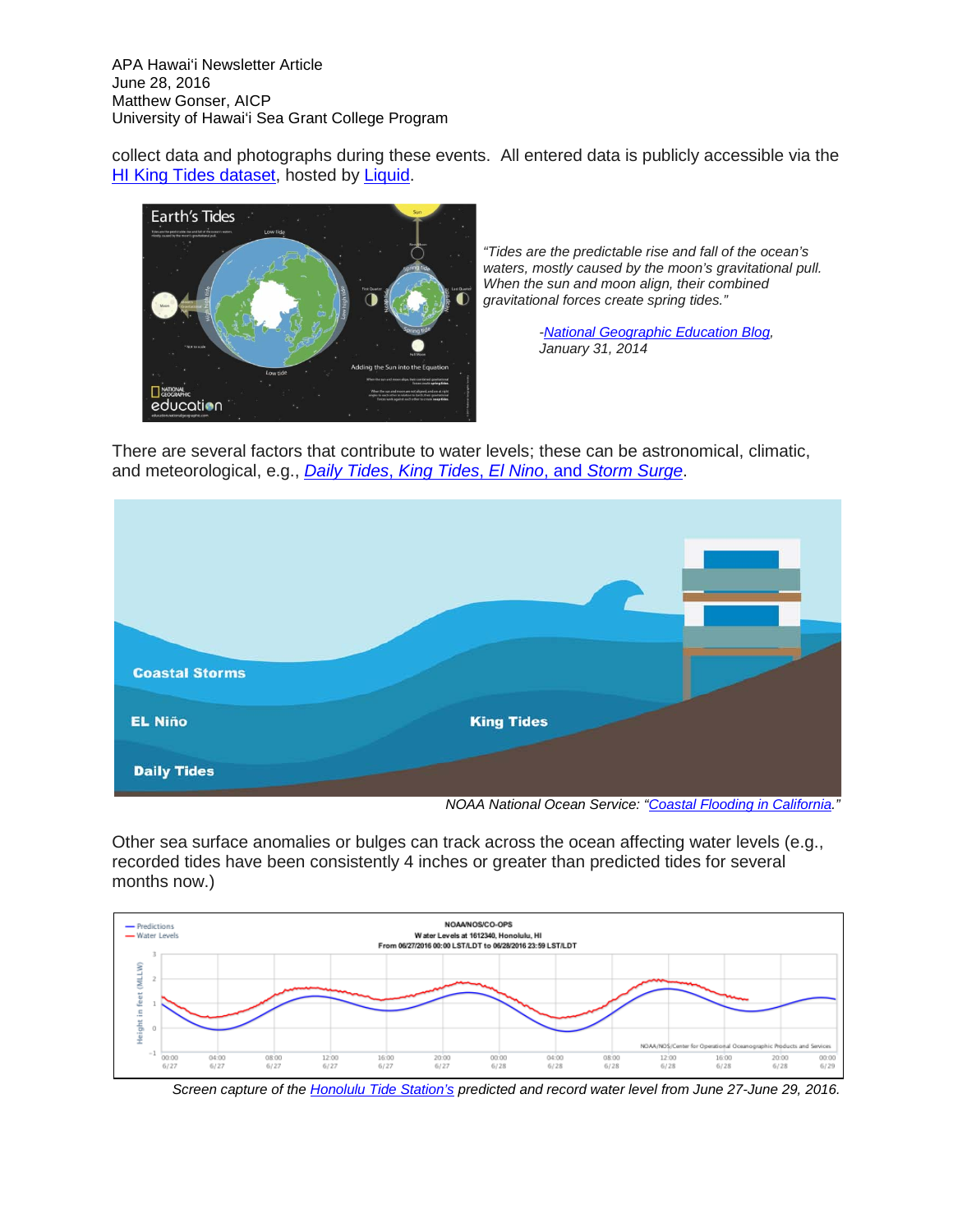APA Hawai'i Newsletter Article June 28, 2016 Matthew Gonser, AICP University of Hawai'i Sea Grant College Program

These ranges in sea surface can translate into water lapping at your feet at the beach; nuisance flooding that affects businesses, homes, and coastal infrastructure such as roads or storm drains; large erosion events and loss of property; and ultimately, due to sea level rise and groundwater penetration, permanent inundation.



*L-R: Hawai'i Kai Boat Ramp, O'ahu, June 4, 2016; Nawiliwili Harbor, Kaua'i , July 30, 2015; Kalia Road at Saratoga Road, O'ahu, June 30, 2016 (HI Sea Grant King Tides Project).*

During the King Tide events, we ask that you help us in documenting our dynamic shore. As the international King Tides Network says, ["Snap the Shore, See the Future.](http://kingtides.net/)"

Images and data from any stretch of shore are important contributions to the project. However, to intentionally investigate the potential for nuisance flooding or coastal inundation, we recommend using the [NOAA Sea Level Rise and Coastal Flooding](https://coast.noaa.gov/slr/) viewer, adjusting the water level between +1 foot and +3 feet, and documenting a location that is projected to experience flooding as a result of future higher sea level (i.e., today's higher high tides).

For full details and [instructions,](http://ccsr.seagrant.soest.hawaii.edu/sites/default/files/content/main/ccsr/hi_kingtides-photosurveyinstructions-2016.june_.pdf) as well as more information on this program and **how to participate and contribute as a Citizen Scientist**, please visit the [project webpage.](http://ccsr.seagrant.soest.hawaii.edu/hawai%E2%80%98i-and-pacific-islands-king-tides-project) We look forward to seeing you out along the shore and mahalo for your participation and contribution!



-**Matthew Gonser, AICP**, is an Extension Agent with the University of Hawai'i Sea Grant College Program (Hawai'i Sea Grant). He holds one of two Director-At-Large positions with APA-HI. Hawai'i Sea Grant supports an innovative program of research, education and extension services, directed to the improved understanding and stewardship of coastal and marine resources of the state, region, and nation - [http://seagrant.soest.hawaii.edu/.](http://seagrant.soest.hawaii.edu/)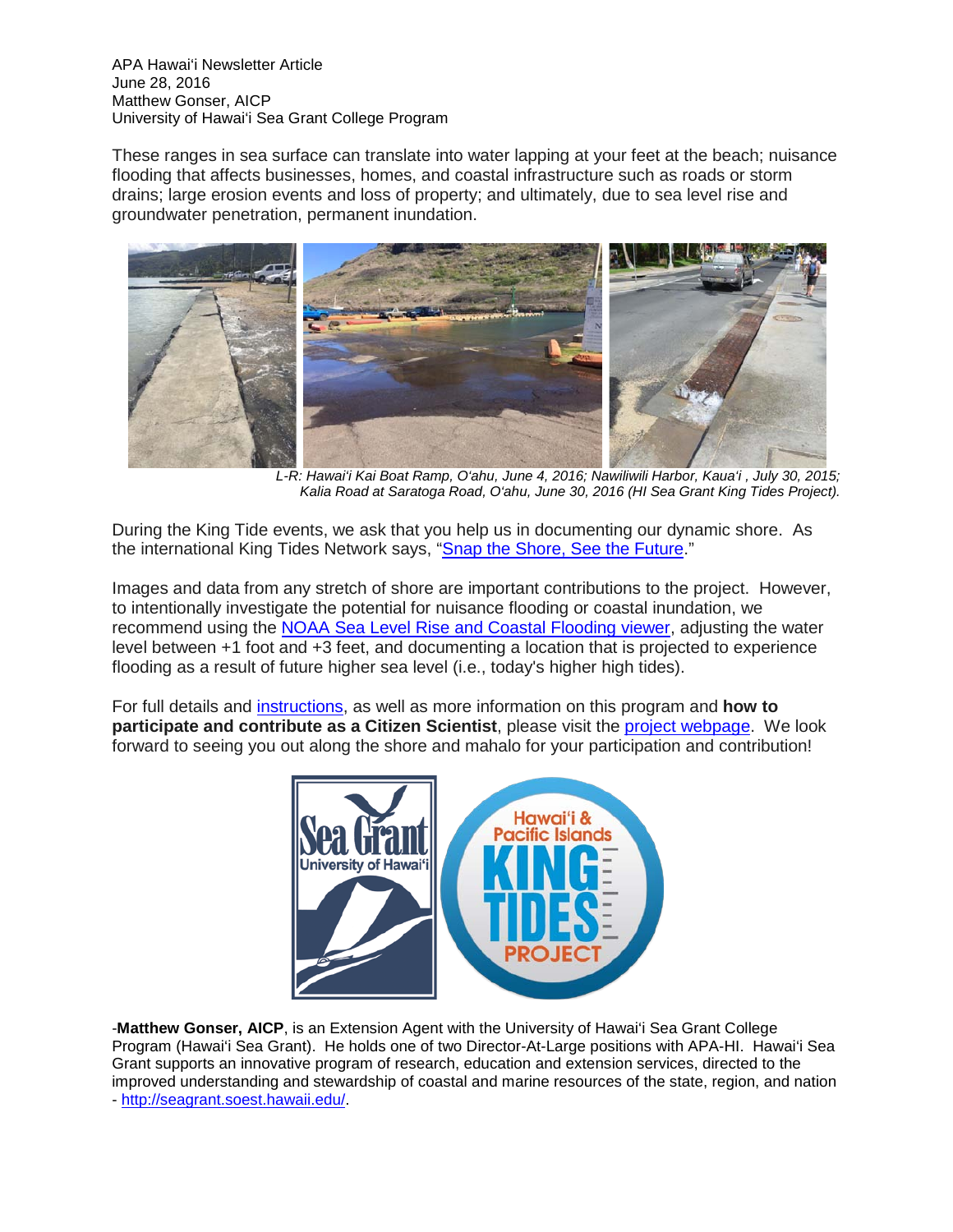# **Hawai'i and Pacific Islands King Tides Project**

*Education, Observation, and Application A Citizen Science and Extension Program*

*For full program details, please visit the project [website:](http://ccsr.seagrant.soest.hawaii.edu/hawai%E2%80%98i-and-pacific-islands-king-tides-project) http://ccsr.seagrant.soest.hawaii.edu/hawai'i-and-pacific-islands-king-tides-project*

## **How to Participate**

Participation in the *Citizen Science photo survey* takes just a few steps:

- 1. Visit **https://getliquid.io/home** to join the King Tides dataset, which is hosted by Liquid. To set up your account, establish a username and passowrd, then sign into the new account. Search "HI Sea Grant" and join the dataset (i.e., select "Join Dataset").
- 2. Using an iPhone: go to the App store to download and install the "*liquid mobile data collection*" application. Open and login to the app. Since you already joined the dataset on-line, the King Tides dataset will open when you login.
- 3. Enter data! Select "new record," take a photo**\*** using the camera icon on the data entry form, fill in all required data, then press "submit." Pau! Now go record more observations!
- 4. Using a computer**^**: Enter data at the [Liquid website.](https://getliquid.io/home) Select "add record," and use the camera icon to upload each photo**\*** from your desktop, fill in all required data, then press "submit." Pau! Now enter your next observation!

*Liquid officially supports Chrome. We suggest that you use Chrome.* 

**\*** Please see the next page for more guidance on taking pictures and filling out the form to provide the best possible data.

**^** Important: If you are uploading your photo from a computer, use your phone's compass to take a GPS location in latitude and longitude before you change locations.

**Staying safe along the shore:** The shoreline is a dynamic environment with benefits and risks. Always reduce risk to yourself and others when capturing King Tides imagery. Be aware of your surroundings (e.g., wind, waves, edges, steps, etc.) and observe your location and routes before heading out. Avoid locations that require climbing on rocks, walls, or other structures, and ensure you access sites via [public access](http://seagrant.soest.hawaii.edu/coastal-access-hawaii) points. Dress appropriately (you may get wet!), but most of all, have fun! MAHALO for your contributions!